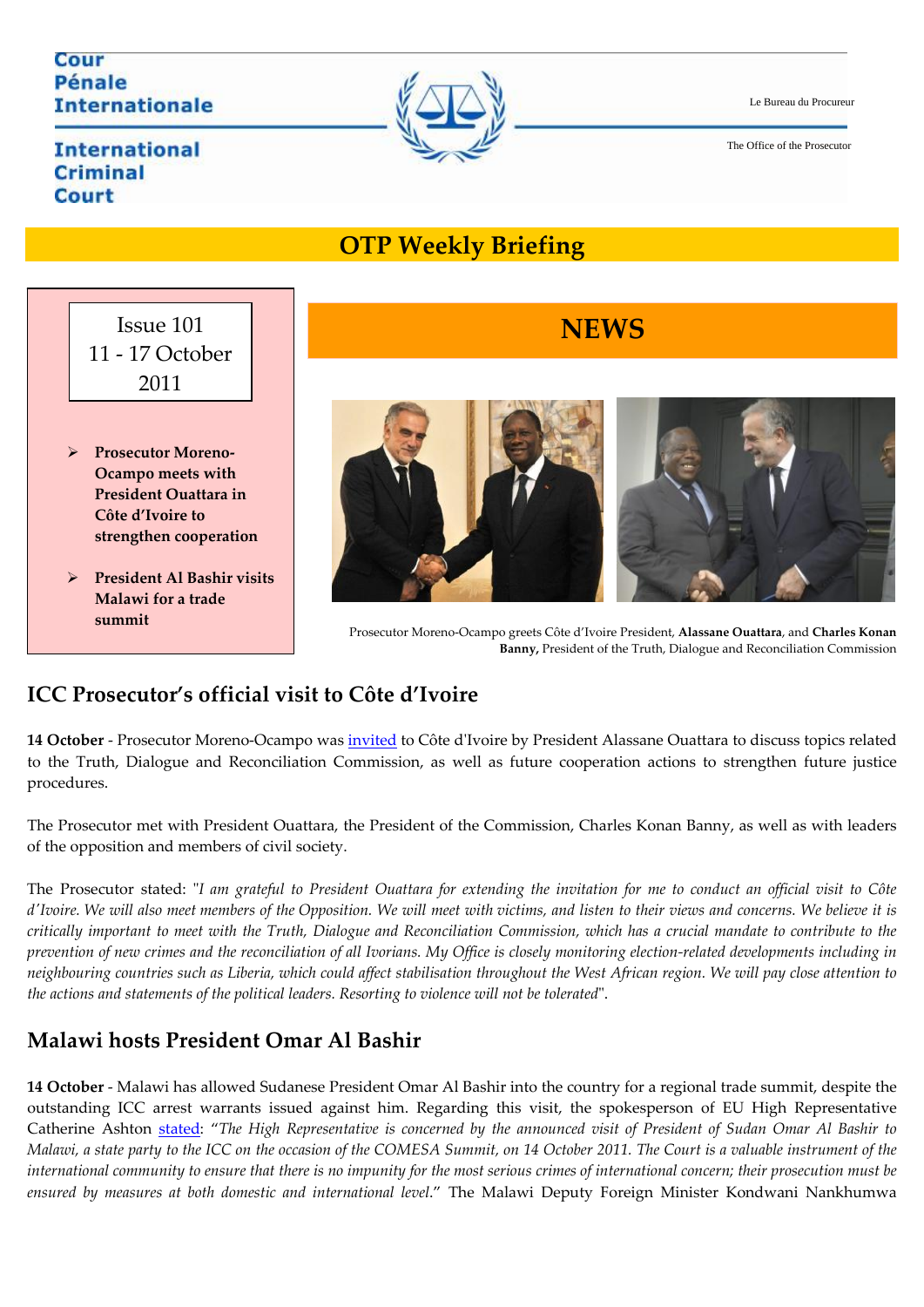affirmed that: "Malawi believes in brotherly coexistence between COMESA (Common Market for Eastern and Southern Africa) states *and beyond so we will not arrest him. He is a free person in Malawi.*"

The U.N. High Commissioner for Human Rights, Navi Pillay [said](http://af.reuters.com/article/topNews/idAFJOE79F01520111016): *ʺI call on governments and remin d them of their legal obligations, and I am disappointed when they do not ke ep up their obligations*"; while the U.K Foreign Office Minister Henry Bellingha<del>m</del> <u>[stated](http://af.reuters.com/article/malawiNews/idAFL5E7LD1ZF20111013)</u> that he was "disappointed that Malawi hosted President Bashir of Sudan in defiance of International Criminal Court *arrest warrants for war crimes, crimes against humanity and genocide."* 

Several NGOs have also reacted to the trip. **Human Rights Watc h** stated that "*Malawi was bound by its international obligations* to arrest Bashir", while **Amnesty International** <u>[declared](http://www.icc-cpi.int/NR/exeres/4530910C-6874-4F4E-BCBE-34B1D71E539A.htm)</u> that "President Mutharika's public reluctance to back the ICC is unacceptable, and the authorities have legal obligations to provide real justice for victims of crimes against humanity and other crimes *under international law in Darfur, and should not be welcoming international fugitives*."

On 19 October, Pre-Trial Chamber I <u>issued</u> a decision requesting the Republic of Malawi to submit, no later than 11 November, any observations with regard to its alleged failure to comply with the cooperation requests issued by the Court for the arrest and surrender of President Al Bashir. The Chamber also noted article 87(7) of the Statute providing that "[w]here a State Party fails to comply with a request to cooperate by the Court contrary to the provisions of this Statute […] the Court may make a finding to that effect and refer the matter to the Assembly of States Parties or, where the Security Council referred the matter to the Court, *to the Security Council*".

# **OTP Activities**

#### **OVERVIEW**

 *cases in relation to 25 persons situations under investigation arrest warrants – 11 outstanding 3 trials confirmation of charges proceedings preliminary examinations in 4 different continents*

#### **I. Preliminary Examinations**

Preliminary examinations refer to the analytical process by which the OTP assesses whether there is a reasonable basis to proceed with an investigation in a given situation.

In accordance with Article 15 of the Statute, the OTP proactively gathers and evaluates information from multiple sources, including "communications" from individuals and parties concerned (phase 1 – **initial review**). Following a sequential process, and irrespective of the mechanism by which the jurisdiction of the Court is triggered, the Office then applies the same legal criteria laid out in Article 53 of the Statute, namely **temporal/territorial/personal jurisdiction** (phase 2a), **subject‐matter jurisdiction** (phase 2b), **admissibility**, including complementarity and gravity (phase 3) and the **interests of justice** (phase 4).

Currently, the OTP is conducting preliminary examinations into nine situations: Palestine (phase 2a), Afghanistan, Honduras, Korea and Nigeria (phase 2b), Colombia, Georgia and Guinea (Phase 3).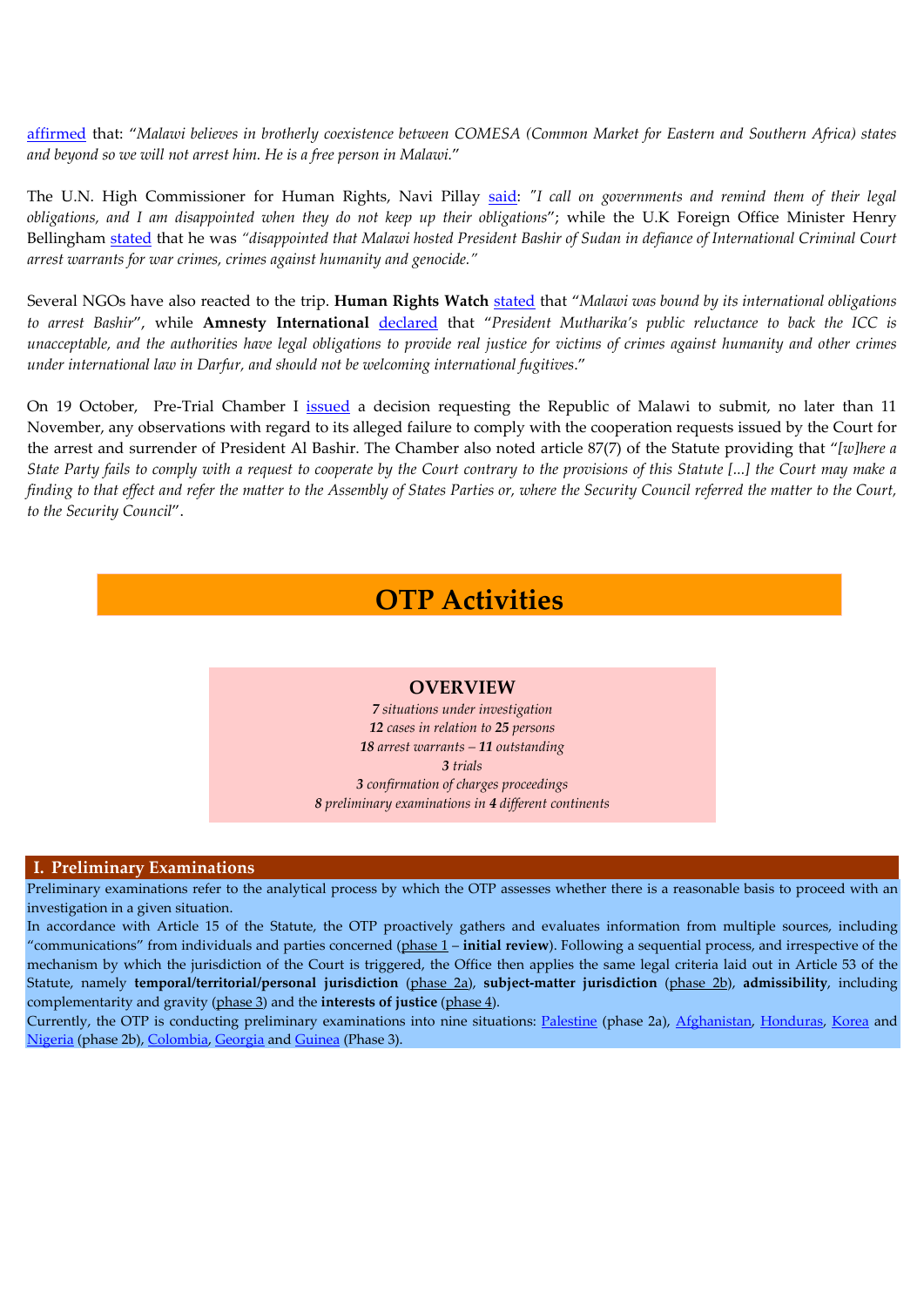### 1. Situation in the Democratic Republic of the Congo (DRC) – Referred: April 2004 Investigation Opened: June 2004

#### **Trials**

*The Prosecutor v <u>Thomas Lubanga Dyilo</u> – charged with war crimes against children committed in the Ituri region 2002 – 2003* **Status**: Trial finished on 26 August 2011, pending judgment

*The Prosecutor v Germain Katanga and Mathieu Ngudjol Chui o* – charged with war crimes and crimes against humanity committed during the attack of the village of Bogoro in the Ituri region on 24 February 2003 **Status:** Defence case presentation ongoing

#### **Confirmation of Charges Hearing**

*The Prosecutor v <u>Callixte Mbarushimana</u>* – charged with war crimes and crimes against humanity, including massive sexual violence, committed in the North and South Kivus 2009 – 2010

**Status:** Hearing held from 16 to 21 September 2011, pending decision

#### **Warrant Pending**

*The Prosecutor v Bosco Ntaganda* – charged with war crimes against children committed in the Ituri region 2002‐2003 **Issued:** 22 August 2006 **Contract Contract** 

**4 - 6 October** - In the case of *Prosecutor v. Germain Katanga and Mathieu Ngudjolo Chui, Germain Katanga testified that that* Kinshasa-backed military forces (APC) trained, planed and prepared attacks against the UPC, including in Bogoro, and that he participated in battles under APC command. While he participated in a smaller attack on Bogoro on 10 February, he testified that he did not participate in the main attack he is charged with on 24 February as he was forbidden by the elders, who had the ability to instruct combatants. He expressed his surprise that civilians were killed in Bogoro since he had thought that there were none present there at all and claimed to lack any knowledge of the participation of Ngudjolo's forces in the attack. He provided details of the circumstances leading to the signature of the Agreement on the cessation of hostilities and the formation of the Main Staff FNI‐FRPI in March/April 2003.

ms, Mr. Ghislain M. Mabanga, **6 October** ‐ In the case of *Prosecutor v. Callixte Mbarushimana*, the legal representative of 95 victi filed <u>final written [submissions](http://www.icc-cpi.int/Menus/ICC/Situations+and+Cases/Situations/Situation+ICC+0204/Uganda.htm)</u> on the confirmation of charges, requesting Pre-Trial Chamber I to confirm all the charges as detailed in the Document Containing the Charges. He refuted the arguments advanced by the Defence concerning the FDLR's responsibility for the alleged crimes, the facts and the Suspect's criminal responsibly under Article 25(3)(d) and argued that there is sufficient evidence to establish substantial grounds to believe that the Suspect committed the crimes.

**October** ‐ In the case of *Prosecutor v. Callixte Mbarushimana*, Legal Representative of 37 victims, Mr. Mayombo Kassongo, filed **6** final written submissions on the confirmation of charges, requesting that Pre-Trial Chamber I confirm all the charges against the Suspect given his position as one of the highest leaders of the FDLR and the evidence presented by the Prosecution.

#### **2. Situation in Uganda – Referred: January 2004 Investigation opened: July 2004**

**Warrants Pending:** *The Prosecutor v Joseph Kony et al.* – charged with war crimes and crimes against humanity committed during LRA's insurgency activities in Northern Uganda 2002 – 2004 **Issued:** 8 July 2005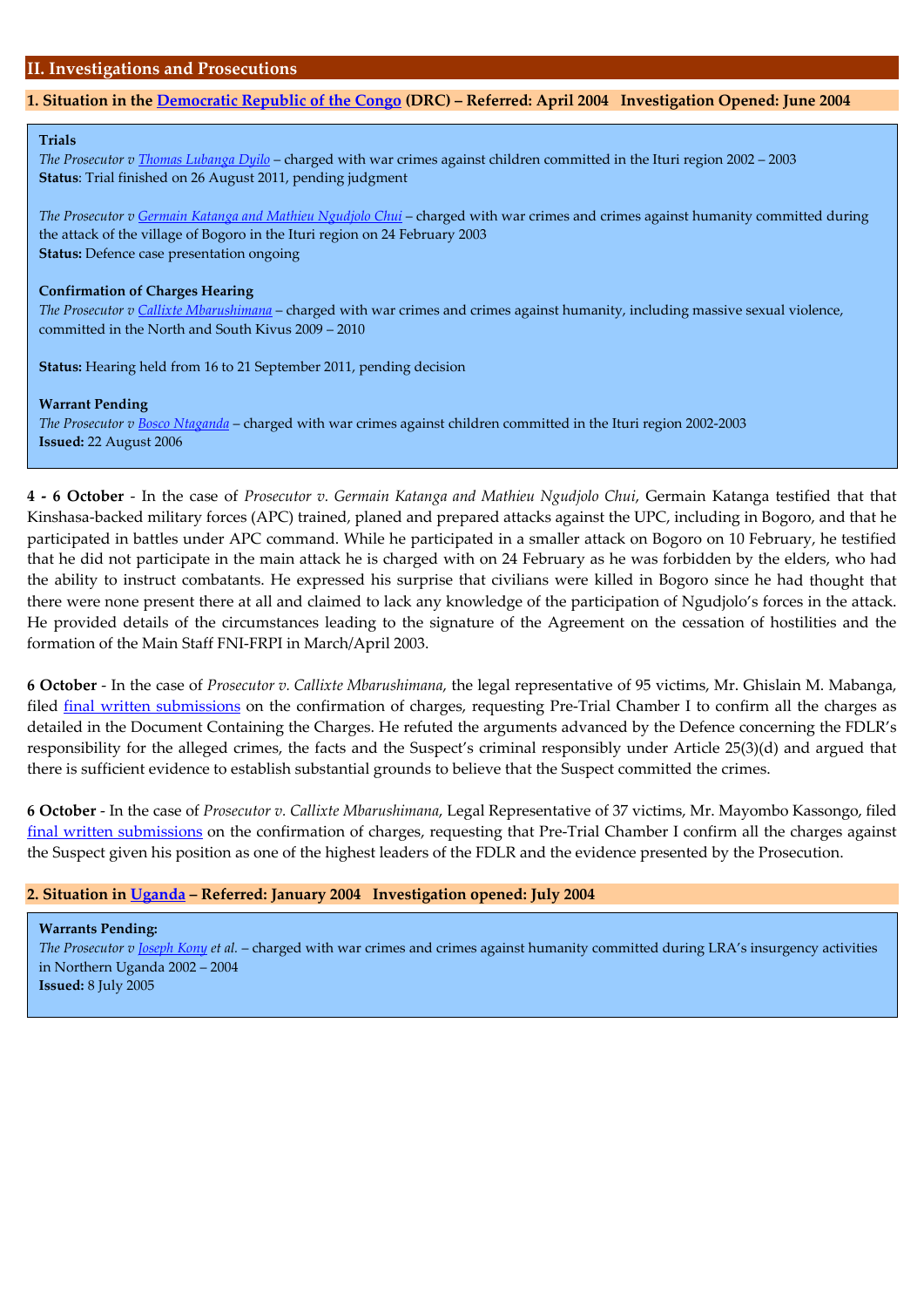#### **3. Situation in Darfur, the Sudan – Referred: March 2005 Investigation opened: June 2005**

#### **Trial**

*The Prosecutor v Abdallah Banda Abakaer Nourain and Saleh Mohammed Jerbo Jamus –* charged with war crimes committed during an attack against the Haskanita AU peacekeeping base in North Darfur on 29 September 2007 **Status:** Charges confirmed, trial date to be set

#### **Prosecution to present additional evidence**

*The Prosecutor v <u>Bahar Idriss Abu Garda</u> – charged with war crimes committed during an attack against the Haskanita AU peacekeeping* base in North Darfur on 29 September 2007

#### **Warrants Pending:**

*The Prosecutor v Omar Al [Bashir](http://www.icc-cpi.int/Menus/ICC/Situations+and+Cases/Situations/Situation+ICC+0205/Related+Cases/ICC+0205+0107/Court+Records/Chambers/Pre+Trial+Chamber+I/WARRANT+OF+ARREST+FOR+ALI+KUSHAYB.htm)* – charged with war crimes, crimes against humanity and genocide committ ed as part of the counter‐ insurgency campaign in Darfur 2003 – 2008 (at least) **Issued**: 4 March 2009 & 12 July 2010

*The Prosecutor v Ali [Kushayb](http://www.sudantribune.com/spip.php?page=backend)* and *Ahmad Harun* – charged with war crimes and crimes against humanity commi tted during the attacks against the civilian population in Darfur August 2003 – March 2004 **Issued:** 27 February 2007

**13 October** ‐ President Al Bashir, who was addressing a conference of the youth sector of his ruling National Congress Party (NCP), <u>[said](http://www.sudantribune.com/spip.php?page=backend)</u> that Sudan had successfully defied the UNSC's resolution 2003 to amend the mandate of the UN-AU Peacekeeping Mission in Darfur (UNAMID) as well as resolution 1706 to expand the mandate of the UN Mission in Sudan (UNMIS) to include deployment in Darfur. "*They n shove the new resolutions*" Al Bashir said, reiterating his threats to expel *ca* whoever is tempted to implement the resolution 2003. Sudan has rejected the UNSC's resolution 2003 which extended UNAMID's mandate for one year and instructed the mission to coordinate closely with the newly independent state of South Sudan, the UN Mission in South Sudan (UNMISS) and the United Nations Interim Security Force for Abyei (UNISFA).

#### 4. Situation in the Central African [Republic](http://www.icc-cpi.int/Menus/ICC/Situations+and+Cases/Situations/Situation+ICC+0109/Situation+Index.htm) (CAR) - Referred: January 2005 Investigation opened: May 2007

**Trial:** 

*The Prosecutor v Jean‐Pierre Bemba Gombo* – charged with war crimes and crimes against humanity, including a massive rape campaign, committed in CAR between 26 October 2002 – 15 March 2003 **Status**: Prosecution case presentation ongoing

#### 5. Situation in Kenya – OTP request to start investigation: November 2009 Investigation opened: March 2010

#### **Confirmation of Charges Hearing:**

*The Prosecutor v [William](http://www.icc-cpi.int/Menus/Go?id=533ab7aa-952c-4075-a258-a1fa79dd98f1&lan=en-GB) Samoei Ruto, Henry Kiprono Kosgey and Joshua Arap Sang* – charged with crimes against h umanity committed during the post‐electoral violence in Kenya 30 December 2007 – end January 2008 **Status**: Hearing held from 1 to 9 September 2011, pending decision

*The Prosecutor v Francis Kirimi [Muthaura,](http://www.icc-cpi.int/menus/icc/situations%20and%20cases/situations/icc0111/) Uhuru Muigai Kenyatta and Mohammed Hussein Ali* – charged with crimes against humanity committed during the post-electoral violence in Kenya 24 – 31 January 2008 **Status:** Hearing held from 21 September to 6 October 2011, pending decision 

**6 October** ‐ The Prosecution opposed the GoK's request to have access to all statements, documents and other evidence in the Court's possession in the Kenya situation and in the two Kenya cases to the extent that its seeks confidential prosecutorial documents it submitted to the Court. It submitted that the suspects have the ability to influence GoK policy and that any information provided to the Kenyan authorities could be used to attack victims and witnesses. It further submitted that the new request failed to satisfy the requirements for granting a request for assistance, in particular, the requirements of specificity, relevance and necessity.

#### **6. Situation in Libya – Referred: February 2011 Investigation opened: March 2011**

**Warrants Pending:** 

The Prosecutor v Muammar Abu Minya Gaddafi, Saif Al Islam Gaddafi and Abdullah Al Sanousi - charged with crimes against humanity committed during attacks on the civilian population by the Libyan Security Forces 15 February – at least 28 February 2011 **Issued:** 27 June 2011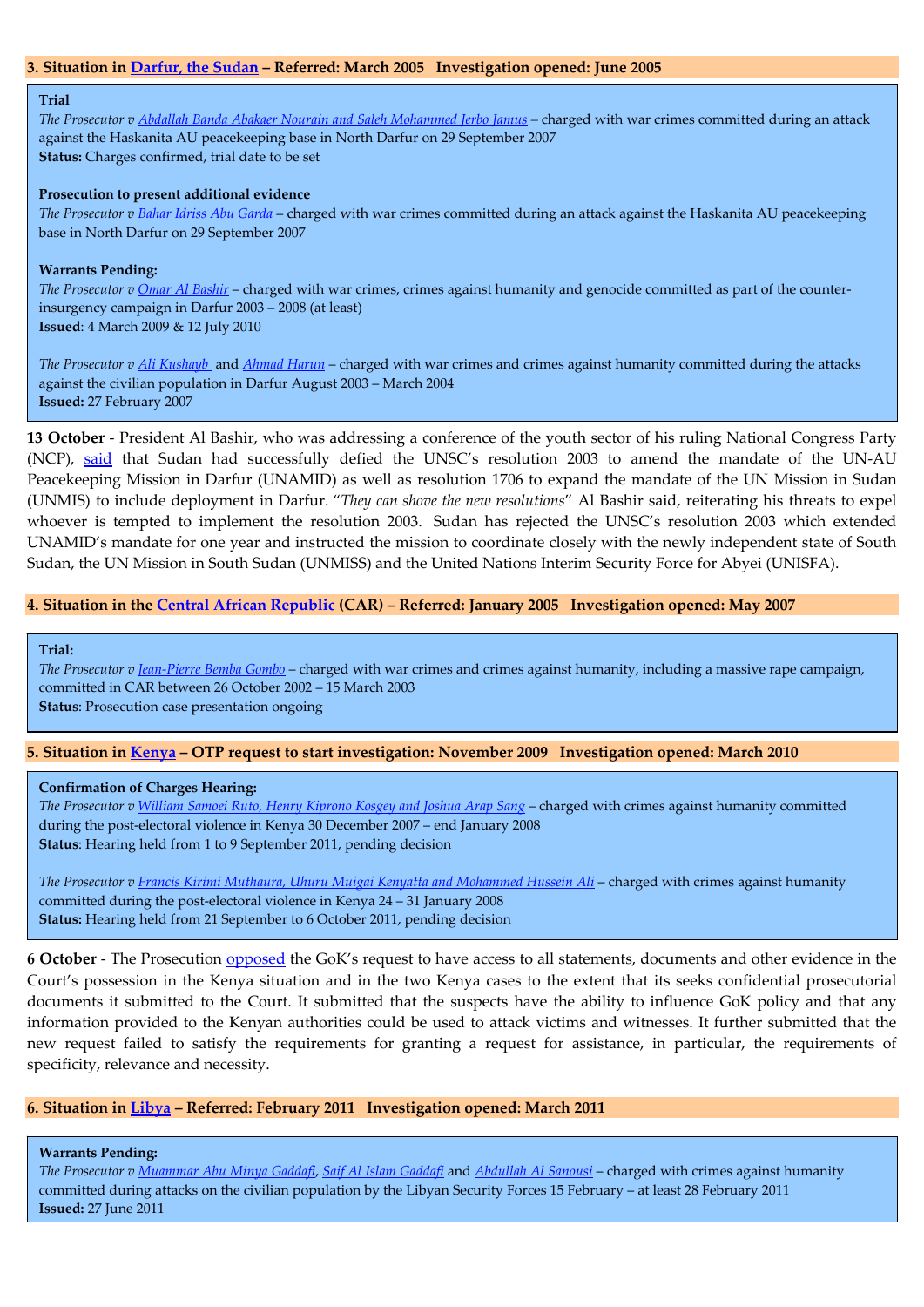#### 7. Situation in Côte d'Ivoire – OTP request to start investigation: June 2011 Investigation opened October 2011

**Status:** 3 October 2011 – Pre Trial Chamber III authorizes the Prosecutor to open an investigation into the situation in Côte dʹIvoire since 28 November 2010

**4 October** ‐ In the investigation into the situation in Côte d'Ivoire, the Prosecution [requested](http://www.icc-cpi.int/Menus/Go?id=a0c7bfd2-1317-425b-95d1-17280c16dfff&lan=en-GB) access to Annexes 1 to 1089 of the VRPS Report, consisting of victims representations, which were originally filed by the Registry as confidential *ex parte* available only to the Registry. The Prosecution submitted that the Registry had made no showing, as required by regulation 24bis(2) of the Regulations of the Court, that the Prosecution's knowledge of the contents of all the annexes would defeat their purpose, which is to make observations about the Prosecution's request to open an investigation.

#### **III. Arrests ‐ Cooperation**



*The Prosecutor v Bosco Ntaganda (more information here)*  Current location: **DRC, in and around Goma**

*The Prosecutor v Joseph Kony et al (more information [here\)](http://www.icc-cpi.int/Menus/Go?id=03c13810-f23d-488b-aa97-26e34bc22e2f&lan=en-GB)*  Current location: **variously, at different times, in the border area between DRC, CAR and South Sudan**

**14 October** - United States President Barack Obama <u>[announced](http://consilium.europa.eu/uedocs/cms_data/docs/pressdata/EN/foraff/125028.pdf)</u> the deployment of around 100 military advisors and troops to help stop the LRA. President Obama <u>[stated](http://consilium.europa.eu/uedocs/cms_data/docs/pressdata/EN/foraff/125028.pdf)</u> that "Since 2008, the United States has supported regional military efforts to pursue the LRA and protect local communities. Regional military efforts have thus far been unsuccessful in removing LRA leader Joseph Kony or his top commanders from the battlefield. The Congress also expressed support for increased, comprehensive U.S efforts to help mitigate and eliminate the threat posed by the LRA to civilians and regional stability." He also argued that during November, "additional forces will deploy, including a second combat -equipped team and associated headquarters, communications, and logistics personnel."

The Prosecutor v Muammar Gaddafi, Saif Al-Islam Gaddafi and Abdullah Al-Senussi (more information here) Current location: **Libya**

**10 October** ‐ In the 3117th Foreign Affairs Council meeting, the European Union recalled the duty to comply with the arrest warrants issued by the ICC and its expectation that all states will cooperate fully with the Court. It welcomed the NTC's call that those responsible for serious human rights violations during the conflict will swiftly face justice in accordance with due process, and its commitment to end impunity. In addition, the EU stressed the need to fully respect all international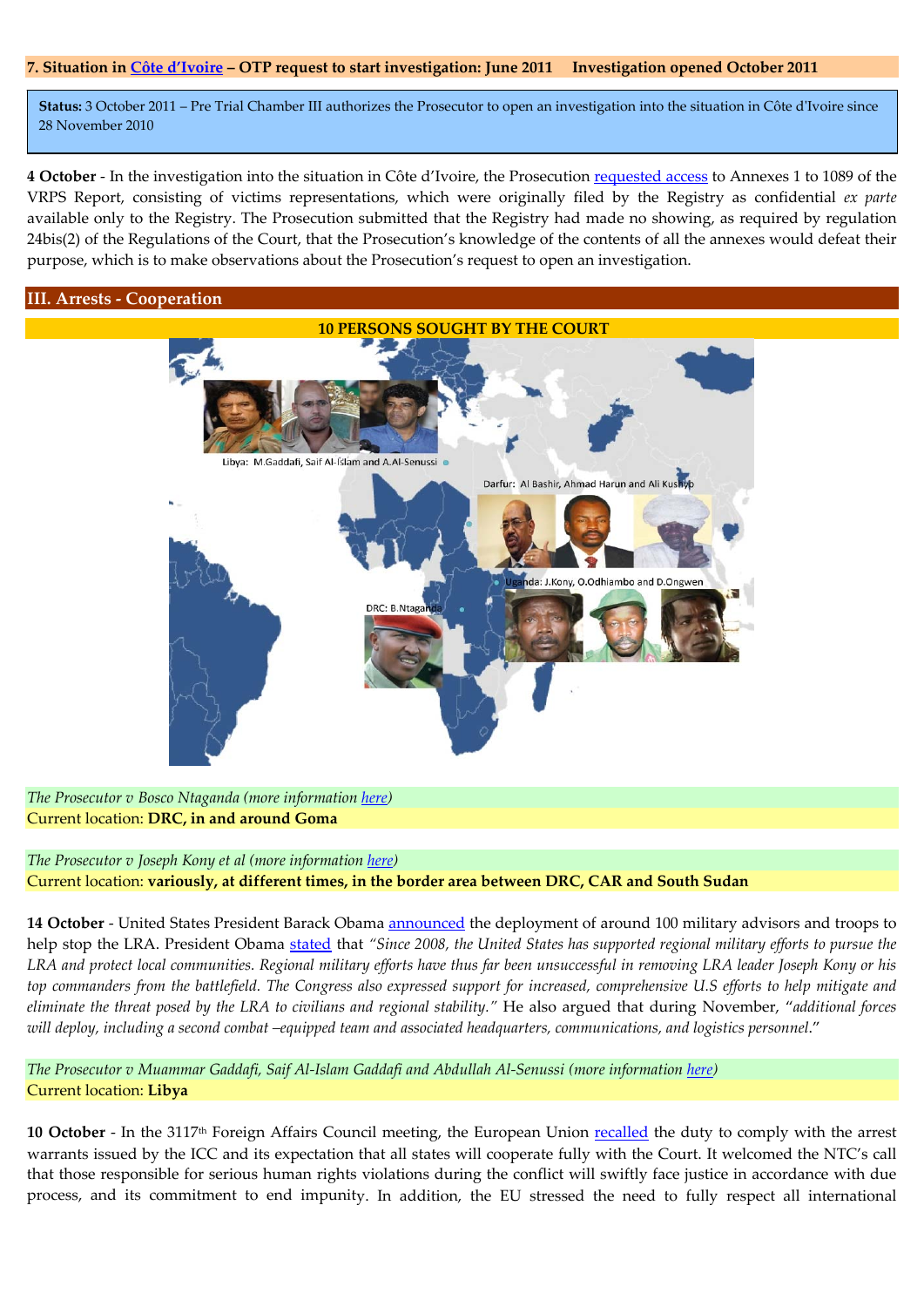obligations and the rule of law, in particular human rights and international humanitarian law, while it welcomed the statements by NTC President Abdul Jalil concerning the need to refrain from reprisals and to protect minorities and vulnerable groups.

*The Prosecutor v Ahmed Harun and Ali Kushayb (more information here)*  **Current location: South Kordofan, Sudan (A. Harun) Sudan (A. Kushayb)**

*The Prosecutor v Omar Hassan Ahmad Al Bashir (more information here)*  Current location: **Khartoum, Sudan**

#### **IV. Other Co‐operation**

10 October - The Government of the Republic of Cape Verde ratified the Rome Statute, which will enter into force on 1st January 2012, bringing the total numbers of ICC States Parties to 119. Parliamentarians for Global Action consider the 119th <u>ratification</u> as a sign of African solidarity with the victims of the most serious international crimes in Africa and elsewhere.

**16-18 October** - The Prosecutor and Deputy Prosecu together with a group of senior policy-makers, participants in a retreat on the future of the ICC organized Triesenberg, by the Government of Liechtenstein with JCCD Director, Phakiso Mochochoko, gave a presenta on the Court's challenges regarding cooperation. support of the Liechtenstein Institute on Determination at Princeton University. The Prosecutor Deputy Prosecutor participated in the discussions,



**18 October** ‐ While in Algeria, UK Foreign Secretary William Hague stated that he would "*discuss the situation in Libya with the* Algerian government following the visit to Tripoli. As a neighbour of Libya, Algeria has an important role to play and I will urge the Government to cooperate with the Libyan authorities and the ICC as they seek to bring to justice indicted members of the former Qadhafi *regime.*"

### **V. Upcoming Events**

| October                                                                                          |                |                            |                            |                |              |                                                                                                              |  |
|--------------------------------------------------------------------------------------------------|----------------|----------------------------|----------------------------|----------------|--------------|--------------------------------------------------------------------------------------------------------------|--|
|                                                                                                  |                |                            |                            |                | $\mathbf{1}$ | $\overline{2}$                                                                                               |  |
| $\boldsymbol{\beta}$                                                                             | $\overline{4}$ | 5<br>OTP-NGO<br>Roundtable | 6<br>OTP-NGO<br>Roundtable | $\overline{7}$ | 8            | $\boldsymbol{9}$                                                                                             |  |
| $10\,$                                                                                           | 11             | 12                         | 13                         | 14             | 15           | 16                                                                                                           |  |
| 17<br>Prosecutor<br>participates in<br>Retreat on ICC<br>with ASP<br>President,<br>Liechtenstein | 18             | 19                         | 20                         | 21             | 22           | 23                                                                                                           |  |
| 24                                                                                               | 25             | 26                         | 27                         | 28             | 29           | 30<br>Prosecutor<br>addresses the<br>Third Session of<br>the International<br>Forum on Crime<br>and Criminal |  |